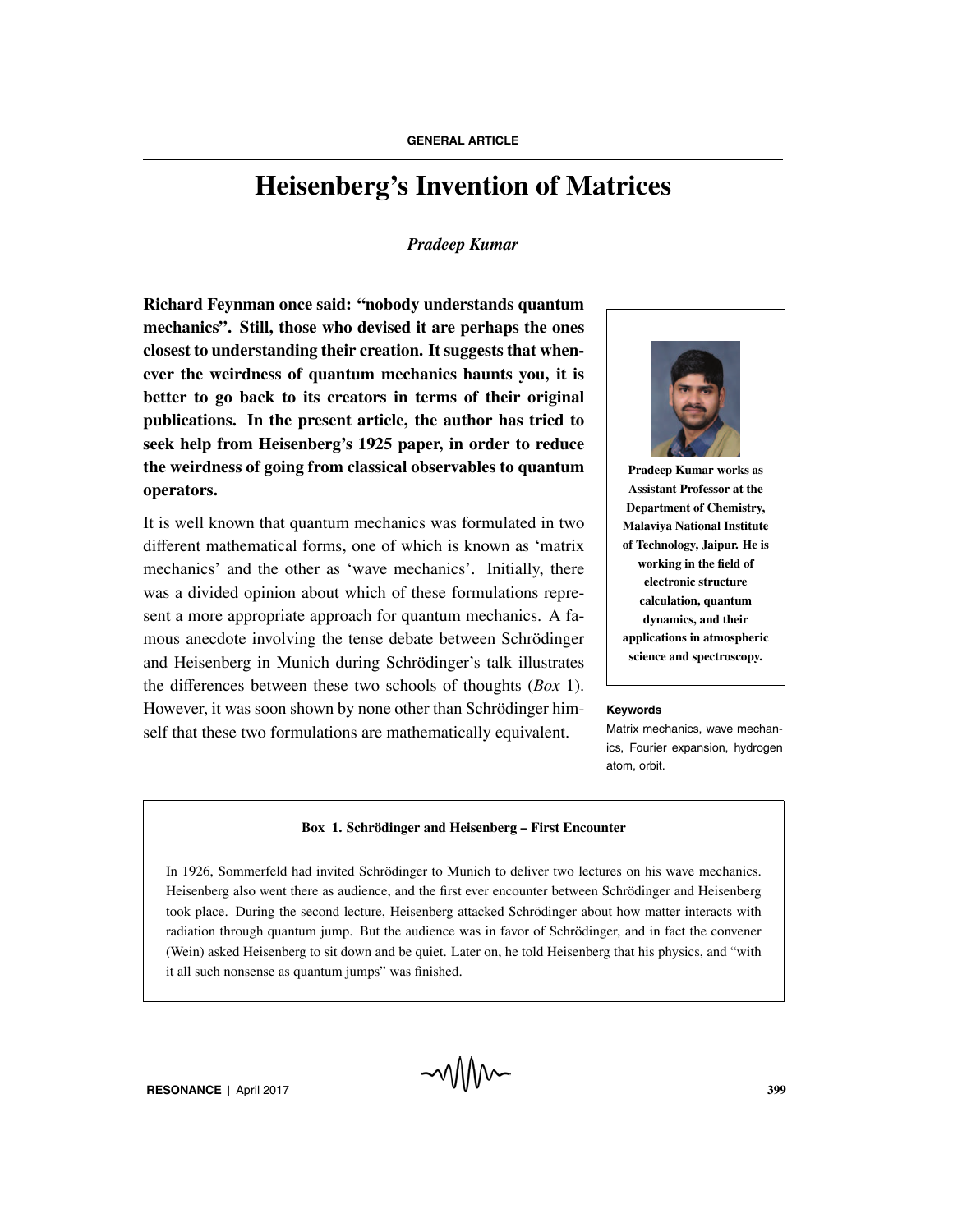### **Box 2. Hidden Symmetry in Hydrogen Atom**

Quantum mechanical state of hydrogen atom is characterized by four quantum numbers – principal (*n*), azimuthal  $(l)$ , magnetic  $(m)$ , and spin  $(s)$ . But energy depends on only  $n$ , and is independent of the other three quantum numbers. This fact is usually explained by invoking the symmetry present in hydrogen atom. The non-dependency of energy on *m* is attributed to the spherical symmetry of hydrogen atom, but non-dependency on *l* is not an obvious symmetry. this non-obvious symmetry is known as 'hidden' or 'dynamical' symmetry.

Curiously, modern quantum mechanics books (especially related to chemistry) do not provide detailed descriptions of matrix mechanics. This could be attributed to the fact that Schrodinger wave ¨ equation is easier to visualize, while matrix mechanics is far more abstract. Nevertheless, matrix mechanics method sometimes has certain advantages over Schrodinger wave equation method. For ¨ <sup>1</sup> See K S Mallesh *etal.*, Sym- example, the hidden or dynamical symmetry<sup>1</sup> of hydrogen atom is not at all obvious using Schrödinger wave equation, whereas without invoking it one cannot solve the hydrogen atom problem using matrix mechanics method (*Box* 2).

> In the present work, the author does not intend to compare the merits and demerits of these two methods. Instead, the aim is to emphasize certain advantages of matrix mechanics in understanding few basic concepts of quantum mechanics, for example, introduction of quantum operators. By going through matrix mechanics formulation, it becomes apparent that position and momentum should be thought of as mathematical concepts, rather than actual existing observables, like in classical mechanics. Author's personal experience is, by introducing certain basic formulations of matrix mechanics in early classes, students find quantum mechanics less weird. Most of these strange but basic concepts can be understood from Heisenberg's famous 1925 paper, which is considered as the birth of modern quantum mechanics.

metries and Conservation Laws in Classical and Quantum Mechanics, Vol.16, No.3, pp 254– 273,2011.

Hidden or dynamical symmetry of hydrogen atom is not at all obvious using Schrödinger wave equation.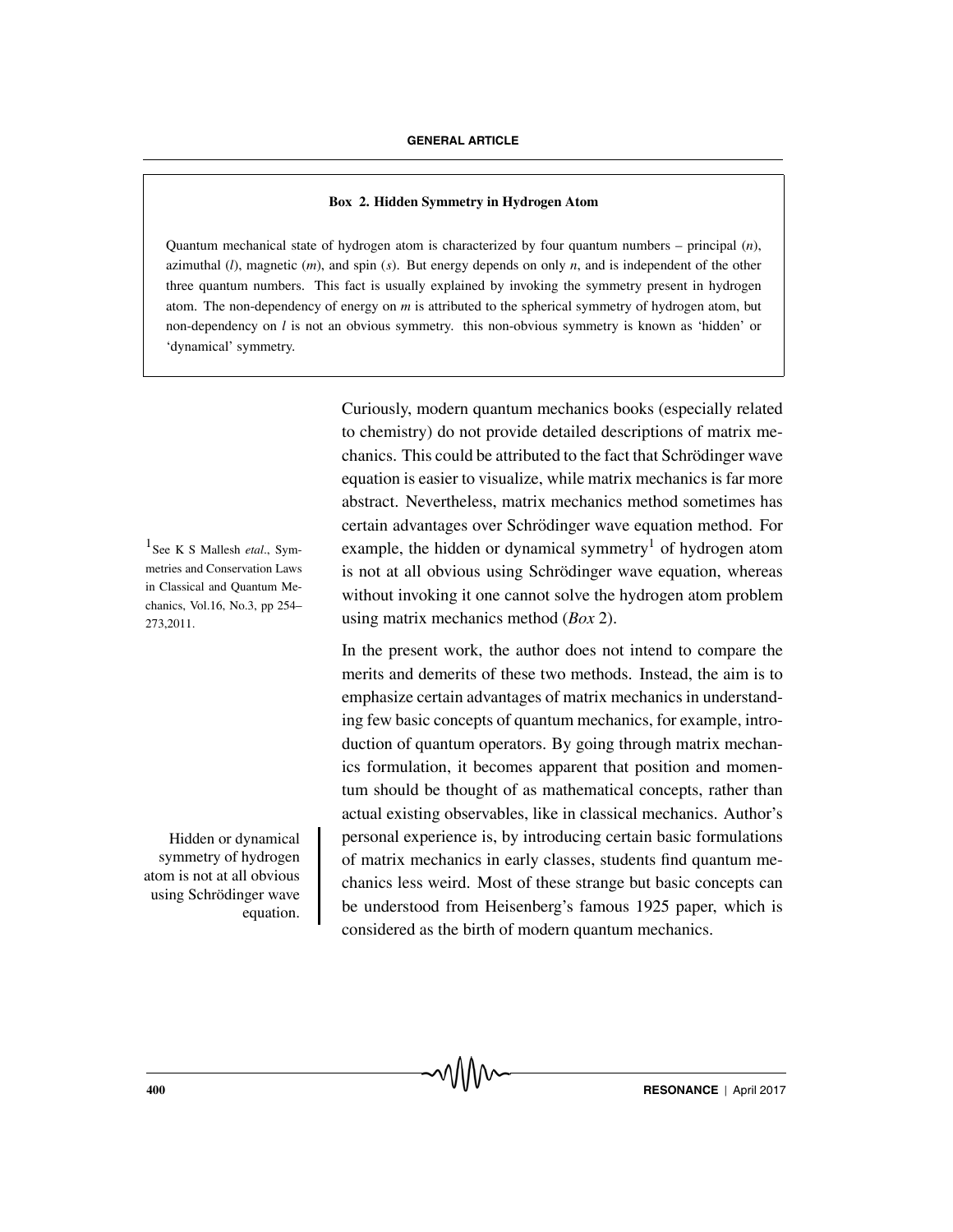#### **Box 3. Spectrum of Hydrogen Atom**

First good quality spectra of hydrogen atom was recorded in 1853 by Anders Ångström. After 32 years, in 1885, Balmer recognized a pattern in the spectra and gave the Blamer formula:  $\lambda = B \frac{m^2}{m^2-2^2}$ . Later, Rydberg generalized this formula to:  $\frac{1}{\lambda} = \frac{1}{R}(\frac{1}{m^2} - \frac{1}{n^2})$ . First successful theoretical explanation of Rydberg formula was given by Bohr–Sommerfeld model, which is now known as 'old quantum mechanics'. Although, the old quantum mechanics was able to explain a lot of facts regarding hydrogen atom spectra, including splitting of spectral lines in presence of electric field (Stark effect), it was still not able to explain quite a few experimental observations such as, splitting of spectral lines in presence of magnetic field (anomalous Zemman effect), presence of hyperfine spectral lines structure and hydrogen atom in presence of crossed electric and magnetic field, etc. Old quantum mechanics was also inadequate to answer why intensity of spectral lines in atomic spectra are different!

#### **Box 4. Hydrogen Atom in Classical Domain**

According to classical electrodynamics, orbits of electrons are periodic with periodicity being related to the harmonics of mechanical frequency, i.e.,  $\omega$ ,  $2\omega$ , etc. As the electron emits electromagnetic radiation, it looses energy. Consequently, radius of orbit becomes smaller, i.e., it exhibits a spiral motion. Although, if the loss of energy is much lesser compared to that of electron's energy, one can neglect the dissipation and electronic motion can be assumed to be periodic.

Heisenberg was trying to understand the spectrum of the hydrogen atom (*Box* 3). Classically, with certain approximations, one expects the spectrum for high energy hydrogen atom to be harmonic (*Box* 4). This fact can be represented by Fourier expansion of position as follows, By going through matrix

$$
x(t) = \sum_{n=0}^{\infty} a_n(\omega) \exp(-in\omega t) . \qquad (1)
$$

Here  $a_n$  can be related to the intensities of the corresponding harmonics. In the high quantum number limit, the hydrogen atom do exhibit a harmonic spectrum. For example, if we use Rydberg formula:  $E_{n_1-n_2} = R * \left(\frac{1}{n_1^2}\right)$  $\frac{1}{n_1^2} - \frac{1}{n_2^2}$  to calculate transition frequencies from  $n_1$  = 500 to  $n_2$  = 499, 498, 497, 496, and if  $n_{500-499} = \omega_0$ 

mechanics formulation, it becomes apparent that the position and momentum should be thought of as mathematical concepts rather than actual existing observables like in classical mechanics.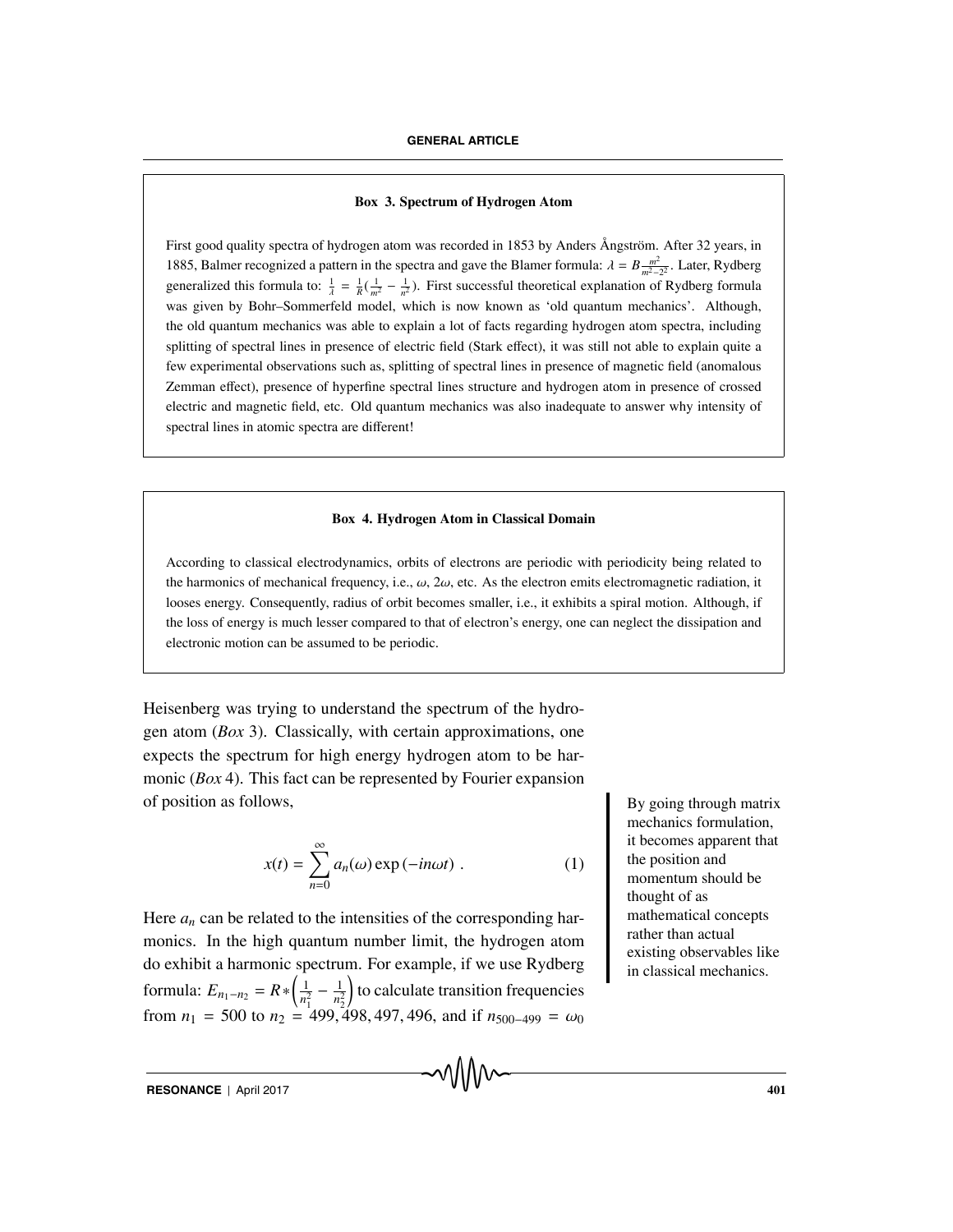that quantum mechanics only accounts the observable quantities.

It is important to note then other transition frequencies in terms of  $\omega_0$  are  $2\omega_0$ ,  $3\omega_0$ , and  $4\omega_0$  respectively.

> Heisenberg started with this analogy. He asked the question that if classically, the frequency and intensity of emitted radiations contain information of underlying motion of electron, then why not expect the same from quantum mechanics. Therefore, he thought about the reverse problem and tried to form quantum mechanical position ( $x_{am}(t)$ ) and momentum from  $a_n(\omega)$ , and exp (−*inωt*). Heisenberg started with two observables in case of hydrogen atom,

- 1. The transition frequency  $(n_1 \text{ to } n_2)$ .
- 2. The transition intensities.

It is important to note that quantum mechanics only accounts the observable quantities. For example, as the orbit of the hydrogen atom was not an observable quantity, Heisenberg did not put any attempt to give any physical meaning to it. So, Heisenberg had two pieces of information in his hand – the transition intensities  $a(n_1, n_2)$  and transition frequencies  $\omega(n_1, n_2)$ . It is obvious that these quantities are 2-index objects as compared to their classical counterparts which are typically 1-index objects. Heisenberg realized that the quantum mechanical position should be mathematically related to these 2-index objects,  $a(n_1, n_2)$  exp ( $-i n \omega(n_1, n_2) t$ ). So, he already had the idea that position in quantum mechanics can have a very different meaning, and he was also able to define *xqm* mathematically. Then he tried to discover the algebra of this object by exploring the multiplication of two  $x_{qm}$ . To discover that he again turned to the classical counterpart  $x^2$ . Classically,

$$
x(t)^{2} = \left(\sum_{n=0}^{\infty} a_{n}(\omega) \exp(-in\omega t)\right)^{2}
$$
  
= 
$$
\sum_{m=0}^{\infty} \sum_{n=0}^{\infty} a_{n}(\omega) a_{m}(\omega) \exp\{-i(n+m)\omega t\}
$$
  
= 
$$
\sum_{p=0}^{\infty} \alpha_{p}(\omega) \exp(-ip\omega t),
$$
 (2)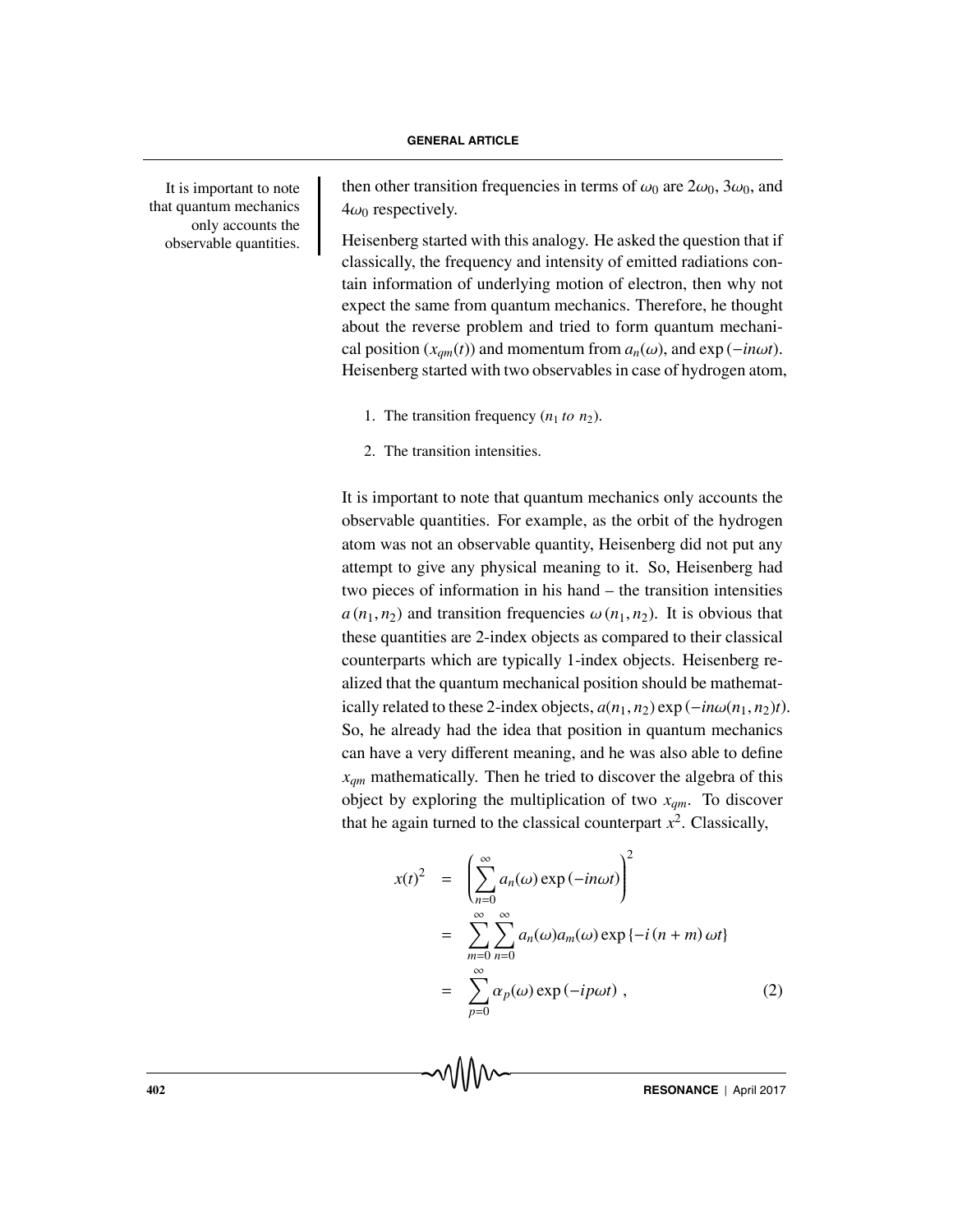where,

$$
\alpha_p(\omega) = \sum_{n=0}^{\infty} a_n(\omega) a_{p-n} . \tag{3}
$$

So classically,  $x(t)^2$  is again a Fourier series, whose coefficients are given by (3). It seems logical at this point to expect that similar to its classical counterpart, quantum mechanically,  $x_{qm}(t)^2$ should also be a Fourier series, i.e.,  $x_{qm}(t)^2 = \sum_{m,n=0}^{\infty} \alpha_{m,n}$ 

 $\exp(-ip\omega(m,n)t)$ . But the question is how, the new Fourier coefficients  $(a_{m,n})$  and frequencies  $(\omega_{m,n})$  are related to the Fourier coefficients corresponding to the expansion of  $x(t)$ ? To explore this <sup>2</sup>See how the classicalrelation, Heisenberg again looked towards another experimental observation known as the Ritz combination principle which says,

$$
\omega(m,n) = \omega(m,n_1) + \omega(n_1,n). \tag{4}
$$

So, the multiplication of two 2-index objects should be in accord with the Ritz principle. Hence the only way 2-index objects can be multiplied should be as follows,

$$
a(m, n_1) \exp(-in\omega(m, n_1)t) * a(n_1, n) \exp(-in\omega(n_1, n)t)
$$
  
=  $a(m, n) \exp(-in\omega(m, n)t)$ ,

and in general,

$$
a(m, n) \exp(-in\omega(m, n)t) = \sum_{n=1}^{\infty} a(m, n_1) \exp(-in\omega(m, n_1)t)
$$
  
 
$$
\times a(n_1, n) \exp(-in\omega(n_1, n)t).
$$

Thus, from simply analyzing  $x(t)^2$ , Heisenberg discovered the algebra of these new 2-index objects. Another very important thing that Heisenberg observed was the non-commutability of different quantum mechanical observables. If we take two observables Another very important  $x_{\text{cm}}(t)$ ,  $y_{\text{cm}}(t)$ , then contrary to classical mechanics, their product  $x_{qm}(t)y_{qm}(t)$  need not be always equal to  $y_{qm}(t)x_{qm}(t)$ . Now, let us put this algebra in a more modern way so that it becomes familiar. The expression  $x_{qm}(t)$  can be arranged in the form of an array,

thing Heisenberg observed was the non-commutability of different quantum mechanical observables.

quantum correspondence plays very important role in the formulation of matrix mechanics.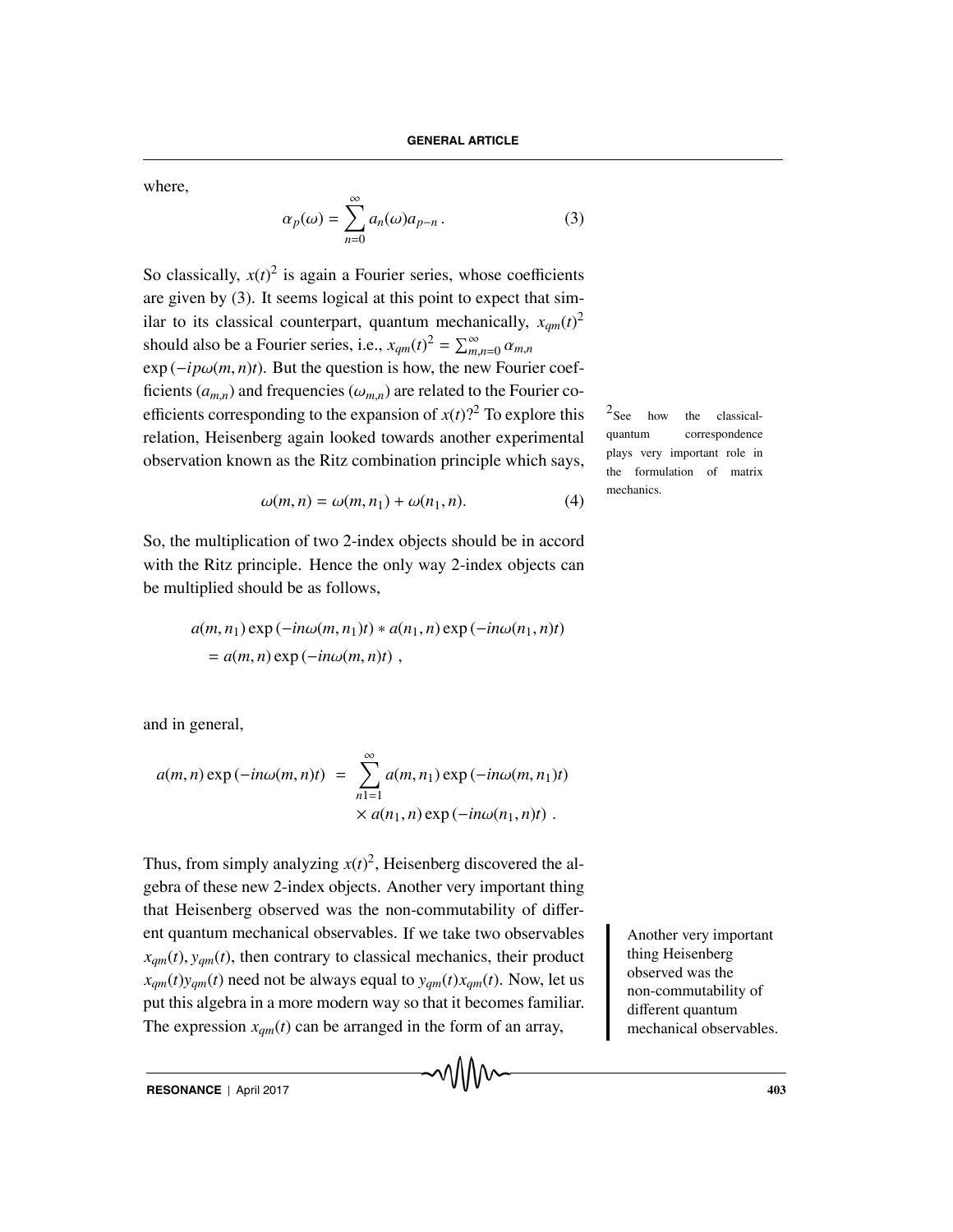$$
x_{qm}(t) = \begin{bmatrix} q_{11}, & q_{12}, & q_{13}, & \cdots \\ q_{21}, & q_{22}, & q_{23}, & \cdots \\ \vdots & \vdots & \vdots & \ddots \end{bmatrix},
$$

where  $q(m, n) = a(m, n) \exp(-in\omega(m, n)t)$ .

Now, one can see that if this array is multiplied in Heisenberg's way, then this array is an example of matrix which can be found in any undergraduate mathematics book. It is obvious now that these 2-index objects represent matrices. We know that matrices do not commute always as Heisenberg noticed. Historical fact is, Heisenberg did not know that he was replacing the classical numbers with matrices. It was Heisenberg's mentor Born who recognized that these were actually matrices, and within a few months, with the help of his assistant Pascal Jordan and Heisenberg, he was able to present a more robust formalism of quantum mechanics in terms of these new 2-index objects or matrices. This formulation is known as the 'matrix mechanics method'. The importance of Heisenberg's discovery lies in the replacement of classical numbers by matrices. As a result, the classical observables should be replaced by quantum operators represented by matrices. Another corollary was the translation and reinterpretation of all the classical concepts like position and momentum into this new quantum world. Expectedly, the title of Heisenberg's paper was "A quantum-theoretical re-interpretation of kinematic and mechanical relations". Heisenberg was certain that this new mechanics should be understood in terms of observables only, and that any kind of visualization should have no place. When Schrödinger formulated his wave-mechanics and offered a visualization in terms of his wave-packets, Heisenberg was very up- $3$ See S Lakshmibala, Heisen-set. He knew that although Schrödinger's formulation was mathematically correct, still there was something wrong in his interpretation. Perhaps this rivalry and hatred toward Schrödinger's approach to interpret quantum mechanics inspired Heisenberg to formulate his most precious contribution to physics – the 'uncertainty principle<sup>3</sup>. In the next part of this article, the author will explore the Heisenberg commutation relation in the light of his-

Perhaps this rivalry and hatred towards Schrödinger's approach to interpret quantum mechanics, inspired Heisenberg to formulate his most precious contribution to physics – the 'uncertainty principle'.

berg, Matrix Mechanics, and the Uncertainty Principle, Vol.9, No.8, pp.46–56, 2004.